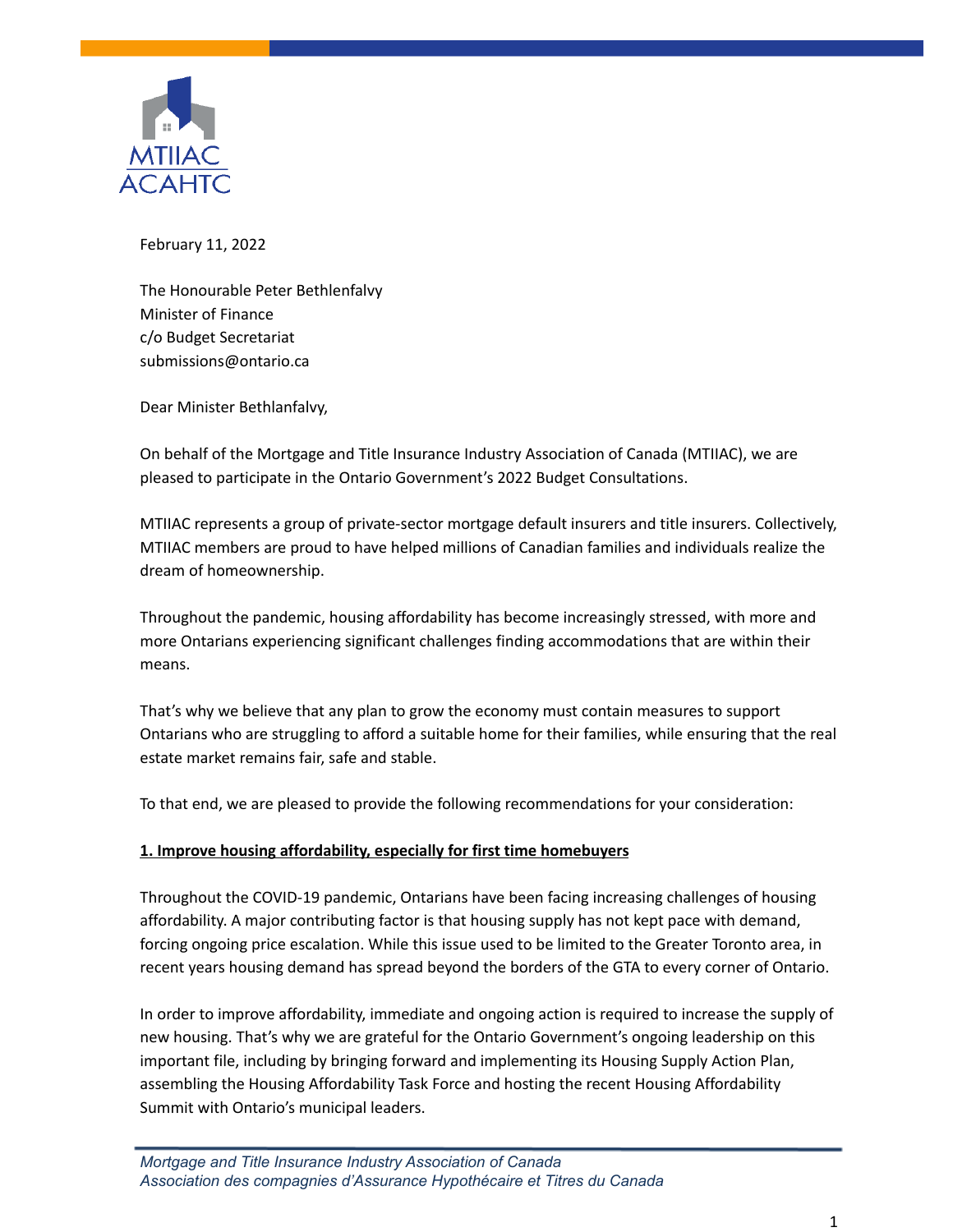

Recently, the Housing Affordability Task Force has completed its work and delivered its Report to the Minister of Municipal Affairs and Housing, which contains a number of concrete recommendations that the Government can pursue immediately in order to accelerate the construction of new housing.

MTIIAC is particularly supportive of the recommendations designed to reduce or eliminate certain actions that needlessly delay or prevent new housing projects from coming online. Recommendation 12.b, for example, to "Exempt from site plan approval and public consultation all projects of 10 units or less that conform to the Official Plan and require only minor variances" has the potential to accelerate much needed housing approvals, thereby increasing supply and easing demand-fueled price escalation.

Similarly, Recommendation 13 to limit certain public hearings and Recommendation 19 to legislate timelines throughout the approvals process have the potential to significantly reduce avenues for obstruction and delay that have come to characterize local approvals processes.

Lastly, we agree that the Ontario government should consider financially rewarding municipalities that meet or exceed their provincial growth targets and/or reduce their total approval times, while also reducing funding to municipalities that "fail to meet provincial housing growth and approval timeline targets," per Recommendations 48 and 49. MTIIAC has long advocated that the province hold to account those municipalities that fail to meet their duties to bring new housing online that is suitable and affordable for their communities and so we encourage the Government to give these elements of the Report serious consideration.